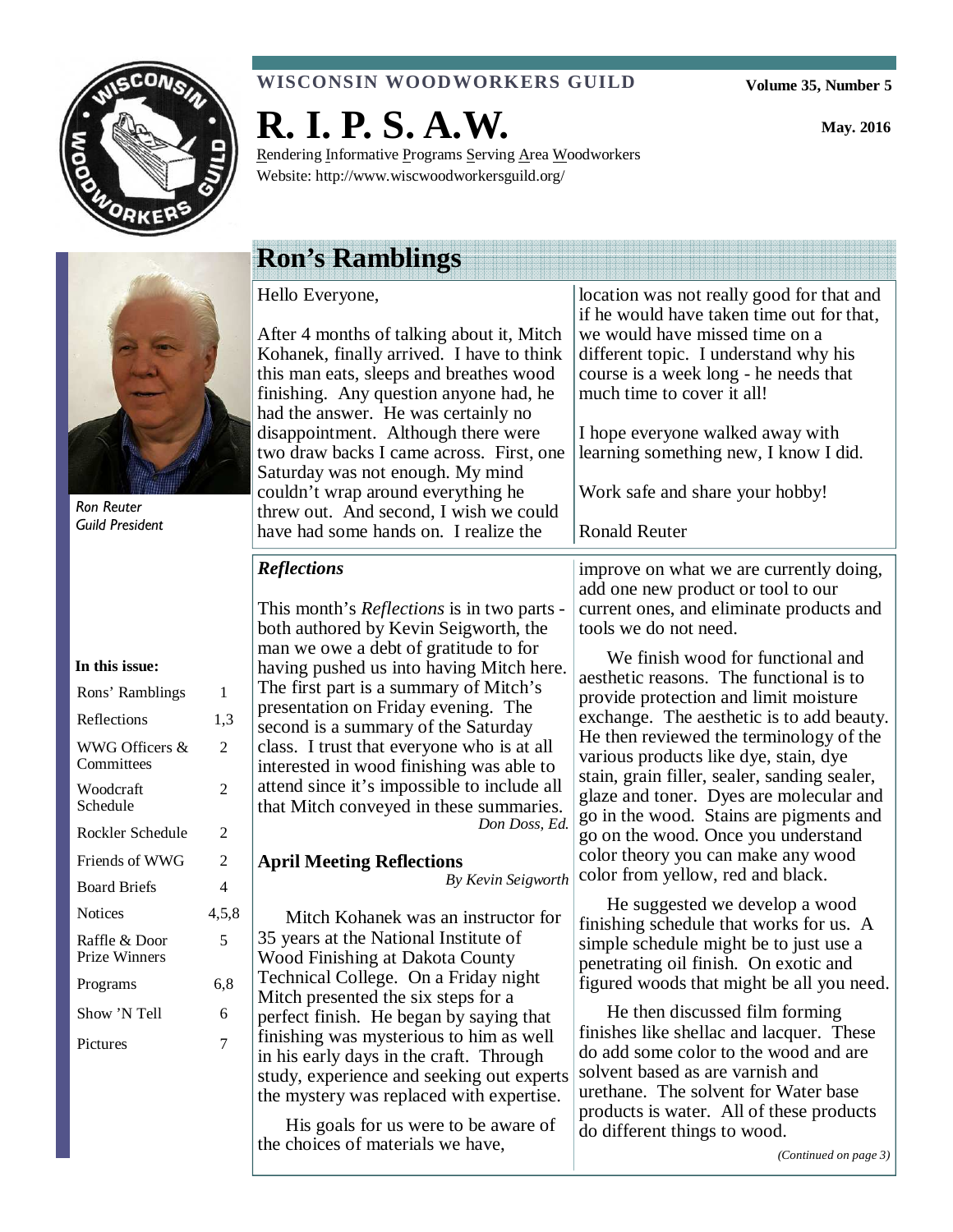|  |                                                                                                                                          | <b>WWG Officers</b>                                                                                                                          |              | <b>Woodcraft Class Schedule - Tuition assessed</b>                                                                                                                                                                                                                       |  |
|--|------------------------------------------------------------------------------------------------------------------------------------------|----------------------------------------------------------------------------------------------------------------------------------------------|--------------|--------------------------------------------------------------------------------------------------------------------------------------------------------------------------------------------------------------------------------------------------------------------------|--|
|  | President                                                                                                                                | <b>Ron Reuter</b><br>ronbo439@yahoo.com                                                                                                      | 262/784-5877 | Turning 101: Spindle Turning with Mark<br>Trenier, Sun, May 1, 10:30am - 4:30pm                                                                                                                                                                                          |  |
|  | <b>Vice President</b>                                                                                                                    | <b>Greg Waldo</b><br>Waldog1050@sbcglobal.net                                                                                                | 414/769-1553 | Mother's Day Turned Gifts with Melanie<br>Wegner, Thur, May 5, 6pm - 9pm                                                                                                                                                                                                 |  |
|  | <b>Treasurer</b>                                                                                                                         | <b>Andy Wagner</b><br>yxandy2001@sbcglobal.net                                                                                               | 414/327-7505 | Hand Tools Setup & Use with Kevin Seigworth,                                                                                                                                                                                                                             |  |
|  | <b>Secretary</b>                                                                                                                         | <b>Ken Ochs</b><br>kochs@wi.rr.com                                                                                                           | 262/782-2135 | Sat, May 7, 9:30am - 3:30pm<br>Table Saw Fundamentals with Dan McClanahan,                                                                                                                                                                                               |  |
|  | Program                                                                                                                                  | <b>Jay Pilling</b><br>Jaypilling537@gmail.com                                                                                                | 414/425-5692 | Mon, May 9, 6pm - 9pm                                                                                                                                                                                                                                                    |  |
|  |                                                                                                                                          | <b>WWG Committees</b>                                                                                                                        |              | Basic Scroll Saw with Tom Yapundich, Thurs,<br>May 12, 6pm - 9pm                                                                                                                                                                                                         |  |
|  | <b>Toy Chairman</b> Norm Lange                                                                                                           | glfinman@wi.rr.com                                                                                                                           | 920/474-7183 | Raised Panel Doors on a Router Table in Two<br>Parts with Dan McClanahan, Mon, May 16 & 23,                                                                                                                                                                              |  |
|  | <b>Raffles</b>                                                                                                                           | <b>Jim Schlarb</b>                                                                                                                           | 262/968-4830 | $6pm - 9pm$                                                                                                                                                                                                                                                              |  |
|  | Membership                                                                                                                               | <b>Kevin Seigworth</b><br>kseigworth@wi.rr.com                                                                                               | 262/470-8916 | The Porter Cable 4212 Dove Tail Jig with Chris                                                                                                                                                                                                                           |  |
|  | <b>Publications</b>                                                                                                                      | <b>Leila Crandall-Frink</b><br>leila.frink@gmail.com                                                                                         | 414/453-4118 | Kraemer, Thur, May 19, 6pm - 9pm<br>Turning 101: Spindle Turning with Mark                                                                                                                                                                                               |  |
|  |                                                                                                                                          | <b>Don Doss</b><br>FourPartHarmonyt@att.net                                                                                                  | 414/281-2854 | Trenier, Sun, May 22, 10:30am - 4:30pm                                                                                                                                                                                                                                   |  |
|  | <b>Audio/Video</b>                                                                                                                       | <b>Jerry Anson</b>                                                                                                                           | 414/453-4537 | <b>Woodcraft Demonstrations</b>                                                                                                                                                                                                                                          |  |
|  |                                                                                                                                          | janson@wi.rr.com                                                                                                                             |              | Dust Collection, Sat, May 14, 1pm                                                                                                                                                                                                                                        |  |
|  |                                                                                                                                          | <b>Tom Hipsak</b><br>thipsak@wi.rr.com                                                                                                       | 262/865-8512 | Squaring A Board, Sat, May 21, 1pm                                                                                                                                                                                                                                       |  |
|  | Why I like retirement:<br>Q: Among retirees, what is considered formal attire?                                                           |                                                                                                                                              |              | For further details, call Woodcraft: 262-765-<br>6770. Woodcraft is located at 14115 W.<br>Greenfield Ave., New Berlin<br>Q: When is a retiree's bedtime?<br>A: About 2 hours after he falls asleep on the couch.<br>Q: What do retirees call a long lunch?<br>A: Normal |  |
|  | A: Tied shoelaces<br>Q: Why don't retirees mind being called 'seniors'?<br>A: Because the term 'seniors' comes with a 10% dis-<br>count. |                                                                                                                                              |              |                                                                                                                                                                                                                                                                          |  |
|  |                                                                                                                                          | <b>Rockler Class Schedule - Tuition assessed</b>                                                                                             |              | <b>Rockler Demonstrations</b>                                                                                                                                                                                                                                            |  |
|  |                                                                                                                                          |                                                                                                                                              |              | 5/7 Master the Mini Lathe, 11am                                                                                                                                                                                                                                          |  |
|  |                                                                                                                                          | Sharpening Using the Wolverine System with<br>Gary, Mon, May 16, 12pm - 2pm                                                                  |              | 5/10 Basic Scroll Saw Techniques - 5-7pm                                                                                                                                                                                                                                 |  |
|  |                                                                                                                                          | Wooden Pen Turning with Gary, Wed, May 18,                                                                                                   |              | 5/14 Bench Cookie Extravaganza - 11am                                                                                                                                                                                                                                    |  |
|  | 5pm - 6:30pm                                                                                                                             |                                                                                                                                              |              | 5/21 Knife Making Made Simple 11am                                                                                                                                                                                                                                       |  |
|  | 9:30am - 1:30pm                                                                                                                          | Beginner Bowl Turning with Gary, Sat, May 21,                                                                                                |              | 5/28 Routing Radiused Corners - 11am                                                                                                                                                                                                                                     |  |
|  | Intermediate Scroll Sawing with Matt, Sat, May<br>21, 1pm - 5pm                                                                          |                                                                                                                                              |              | For further details, call Rockler: 414-774-1882.<br>Location: 1725 S 108th St, West Allis                                                                                                                                                                                |  |
|  |                                                                                                                                          | <b>Friends of the Wisconsin Woodworkers Guild</b>                                                                                            |              | 108th St, West Allis, (414) 774-1882<br>Woodcraft, 14115 W. Greenfield Ave New                                                                                                                                                                                           |  |
|  |                                                                                                                                          | <b>Homestead Finishing Products, Cleveland, OH</b><br>(216) 631-5309 www.homesteadfinishing.com<br>Rockler's (The Woodworker's Store) 1725 S |              | Berlin, WI 53151 Phone: (262) 785-6770<br><b>Woodline USA (800) 472-6950</b>                                                                                                                                                                                             |  |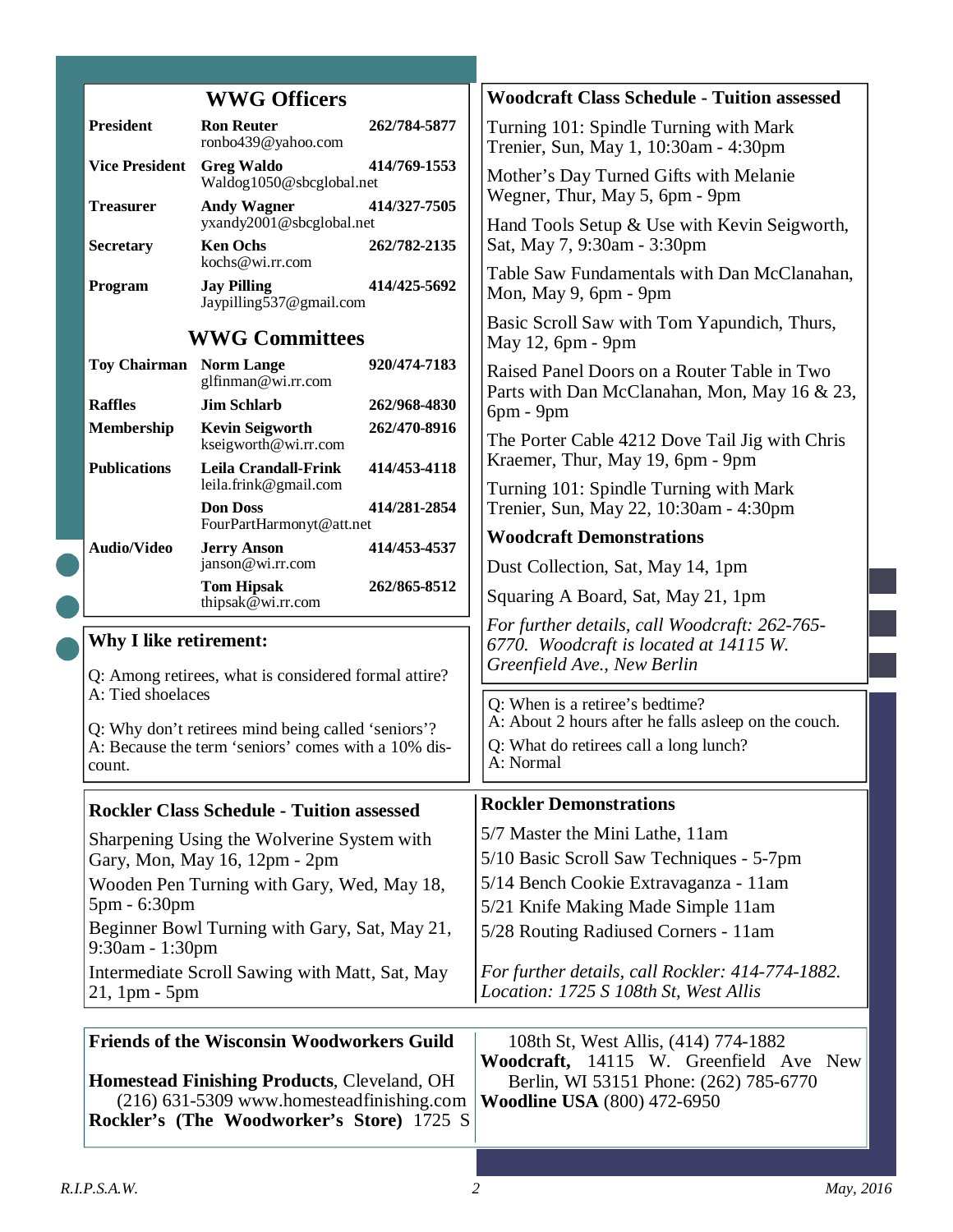#### *(Continued from page 1)*

A factory finish is often a multistep process. The steps might include applying dye, sealer, glaze, topcoat, toner and more topcoat. We will not be able to match this look with one can of stain.

Six steps to a perfect finish:

- 1. Decide what you want it to look like and what protection is needed
- 2. Understand the substrate you are working with, for example with book matched veneer each side will look different under a finish and if you want them to look uniform you would use a toner which is color added to a top coat.
- 3. Prepare the substrate properly. With a penetrating finish you can sand as fine as you want but with a film forming finish do not go beyond 220 or you may have adhesion issues.
- 4. Select the correct materials for decoration and protection.
- 5. Choose the proper tools for application.
- 6. Skillfully use your tools including proper brushes, rags or spray equipment.

#### **Saturday Class Reflections** *By Kevin Seigworth*

In a Saturday finishing

demonstration, Mitch Kohanek took 27 WWG members on a whirlwind tour of the topic too extensive to include all of it here.

We began with a discussion on building a finishing schedule that works for each of us. We should decide on that finishing schedule before we begin the build. Mitch reviewed the advantages of shellac. It imparts beauty, protection, UV protection, is health safe, is stable over time, is easy to repair, is a good sealer, can be brushed, ragged on or sprayed. But it is not the best choice for kitchen tables or bathrooms. Mixing your own shellac from flakes lets you control the freshness and viscosity. If you prefer a lower sheen than the natural gloss of shellac and you do not want to use steel wool to lower the sheen, Jeff Jewitt sells a product called shellac flat.

Gel stain is a good choice for blotch prone woods like maple, cherry, birch and pine. Once the wood blotches or your stain is too dark the game is over so you need to figure this out ahead of time on your sample board. Mitch reviewed using glaze to add color or move the piece from transparent to more opaque in the case of matching an antique.

We then moved on to using the various pore fillers where you want a filled grain surface without texture.

Mitch reviewed the different types of sandpaper and how to use it effectively. For sanding ring porous woods by hand you could stop at 150. If machine sanding you could go up to 180. For diffuse porous woods sanding to 220 gives the wood more clarity under a finish. Sanding beyond 220 can lead to adhesion issue with film forming finishes other than shellac.

Mitch reviewed dyes and how to use them. He demonstrated first wiping on a yellow dye. Then a coat of red dye was applied over the top resulting

> in an orange. Then black dye was wiped over the orange and the result was a pleasing warm brown.

His recommendation for highly figured wood was to dye and not use pigment stain, then use oil to pop the figure. Shellac as a top coat provides some natural UV protection for the color. For marquetry a CAB lacquer is clear and will impart the least color to the wood. It

is available in aerosol cans and can be safely sprayed outdoors.

Mitch reviewed lacquer and varnish advantages and disadvantages. His favorite varnish is Waterlox. He then moved on to a review of water based products. He recommends a synthetic taklon brush for waterbase and shellac. A natural bristle brush containing ox hair is recommended for varnish.

He then reviewed spray systems, how to use them and how to fix problems.

Next, Mitch took the audience through a French polishing session where pumice is used to fill the pores, then shellac and oil are used to pad on many thin coats with a linen cloth. In 15 minutes he took a raw board to one that was pore filled, smooth as glass with a high gloss shellac finish, all with a rag.

Whether you were a raw beginner or an experienced finisher, there was something for everyone to learn.

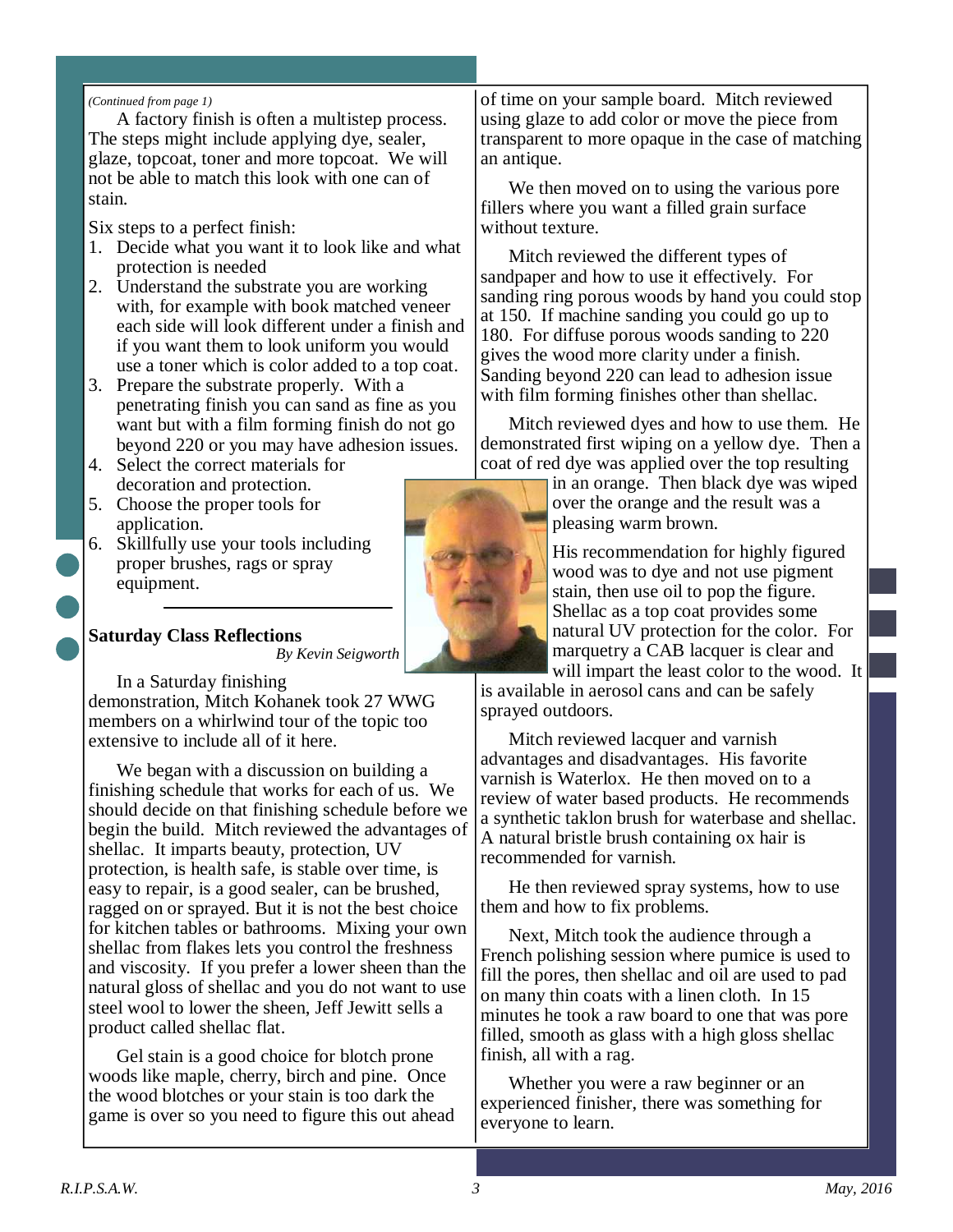## **Wisconsin Woodworkers Guild Board Briefs – April 8, 2016**

**Attendees:** Ron Reuter, Greg Waldo, Jay Pilling, Don Doss, Leila Crandall-Frink, Kevin Seigworth, Andy Wagner, and Ken Ochs

**Treasury Balance:** \$7,439.04

**Membership:** Paid 2016 membership is at 111 members.

**Secretary:** Sixty-five (65) members/guests attended the April meeting

**Other:** Final arrangements for the wood finishing class/seminar with Mitch Kohanek were discussed. Program plans for the remainder of 2016 were discussed. Directions for the May 14th Kettle Moraine Hardwoods visit will be published in the Ripsaw.

A reminder that all items for publication in the Ripsaw should be sent to both Leila Crandall-Frink (leila.frink@gmail.com) and Don Doss (FourPartHarmony@att.net).

*Respectfully Submitted, Ken Ochs* 

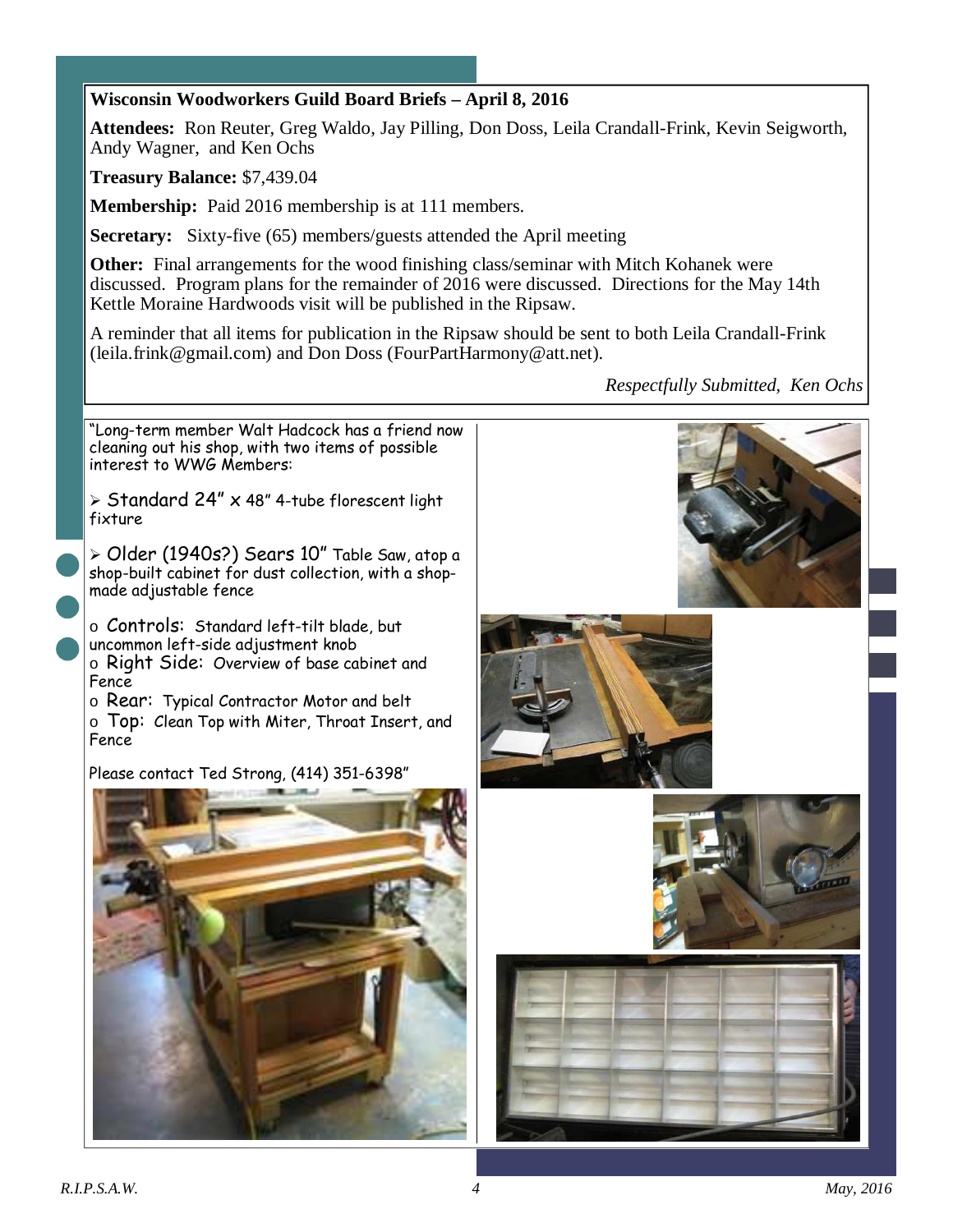## **JEWELRY BOX WORKSHOP**

WWG is considering a Jewelry Box Workshop with Bob Dickey as he described in his presentation on Thursday, March  $3<sup>rd</sup>$ . There are two options. The first is a hands-on workshop where each class member would build a jewelry box similar to the one pictured. This class would require two very full days (a couple of consecutive Saturdays, Sundays, or a mix) and could serve a maximum of six students. The cost for this workshop is \$260, including all materials.

A second option is a one-day class in which Bob builds a

jewelry box, demonstrating all the steps and tools involved, but attendees do not. Because no materials are involved, the cost for this class would be \$85.

The date(s) and times of either the workshop or class has yet to be determined and would necessarily be based on Bob's availability as well as that of the venue. If you are interested, **please contact Jay Pilling and specify which option suits you**. At the time of this writing, Bob is relatively flexible after the last week in April, and July 24 - 31. The second weekend in August is out, as is October 28 - November  $8<sup>th</sup>$ .



## **Kettle Moraine Hardwood Mill Tour**

For those who have signed up for this tour, here are the directions. The tour will be at Kettle Moraine Hardwood Mill North, 5261 Aurora Road in Hartford. As noted previously, carpooling is highly recommended.

From the Milwaukee area, take Hwy. 41 (now Interstate 41) north to Hwy K. This is about 29 miles north of the Zoo Interchange in Milwaukee. Exit at Hwy. K and go west (left) just under .2 miles to Addison Road. Turn right (north) on Addison Road and continue about one mile. Addison takes a sharp left turn and becomes Aurora Road.

*Submitted by Ken Ochs* 



## **April Raffle & Door Prize Winners**

Raffle prize winners were Ted Cooper, Leila Frick, Bob Hillman, Lyle Husar (2), Jim Murphy, Ron Reuter (2), and Greg Waldo. Congratulations to all the winners.

Door prize winners were Lewis Enderle, Ken Ochs, Andy Wagner and Glen Wallberg. Congratulations and Happy Shopping to all the winners.

# **For Sale**

60-80 burls, small to large and a couple of jumbos. Contact Ron Hinderman 262-549-9614, r\_hinderman@sbcglobal.net

| <b>Woodworkers Gym</b>                                                                      | Special rate for Guild members: get a 10%                                                                                                                                                                                                                                                                                     |  |
|---------------------------------------------------------------------------------------------|-------------------------------------------------------------------------------------------------------------------------------------------------------------------------------------------------------------------------------------------------------------------------------------------------------------------------------|--|
| The Woodworker's Gym is a public-access as a public-access 3 373-9411 for more information. | discount on memberships and classes! Call 262-                                                                                                                                                                                                                                                                                |  |
| by, tour the facility and chat.                                                             | member Dan Meissner. He is looking to tap into The Woodworker's Gym is located at 3220 N.<br>the vast experience of Guild members for part-126th St. in Brookfield, just a half-mile west of I-<br>time shop monitors. Please find some time to stop $ 41/US-45$ on Burleigh Rd., open Tuesday-Sunday<br>beginning at 11 a.m. |  |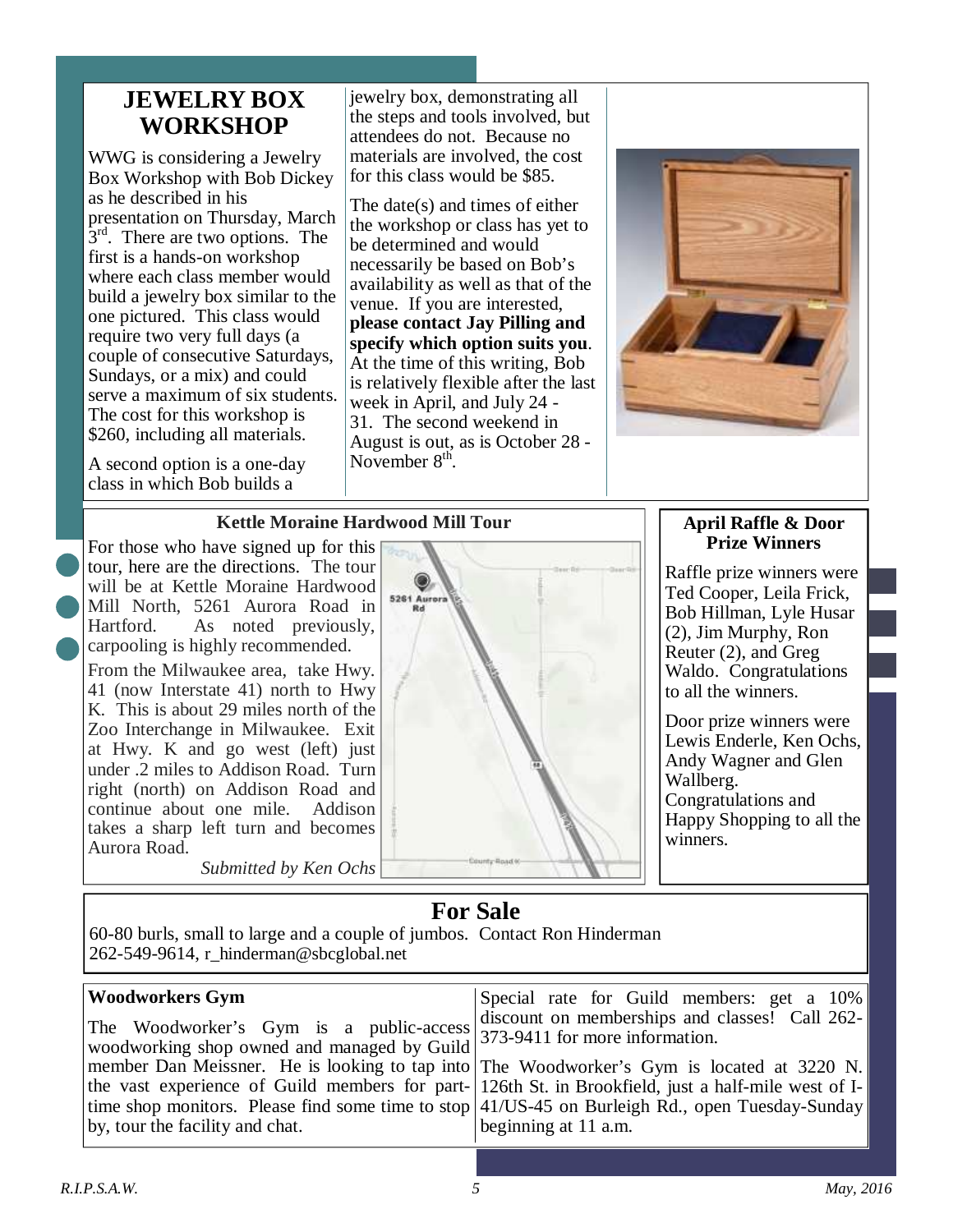| <b>May Program Speaker Notes</b> | Although Moso Bamboo is used       | newer technologies, Peter has     |
|----------------------------------|------------------------------------|-----------------------------------|
| At Strub's Woodcrib, Peter Strub | extensively at Stub's Woodcrib,    | recently discovered liquid resins |
| and company only work with the   | they also work with other exotic   | and mineral inlays. Through       |
| finest materials. Their staple   | woods. With over 15 years expe-    | these, he's incorporated a whole  |
| product is their cutting boards  | rience in this area, Peter has     | new look into some of his work.   |
| crafted from endgrain Moso       | come to appreciate the enormous    | He's also begun working with      |
| Bamboo. These are fabricated     | variations, complexities and       | aniline dyes and metal oxidized   |
| using food-safe glues and fin-   | beauty of these woods. Through     | patinas. These additions have     |
| ished with food-safe mineral oil | their use, Peter has created serv- | unleashed a whole new realm of    |
| and bees wax. Why bamboo, and    | ing trays, trivets, turnings, wall | artistic freedom.                 |
| more specifically, why Moso      | art, and his Mantel Clock Collec-  | Are you ready for some inspira-   |
| Bamboo? Peter will give us an    | tion.                              | tion? Don't miss Peter's presen-  |
| in-depth explanation in May!     | Always keeping his eye out for     | tation at our May meeting!        |

### **Notice:** For sale items now on WWG Website.

There is a new section on our WWG Website, updated regularly by our webmaster, Dave Steingart. Check it out at http://wiscwoodworkersguild.org/ForSaleETC.html. Although the listings are screened for interest to our members, WWG is not responsible for the accuracy of the listings or for the quality of the products. Caveat emptor - "Let the buyer beware". Thank you Dave.

## **Show and Tell - March 2016**

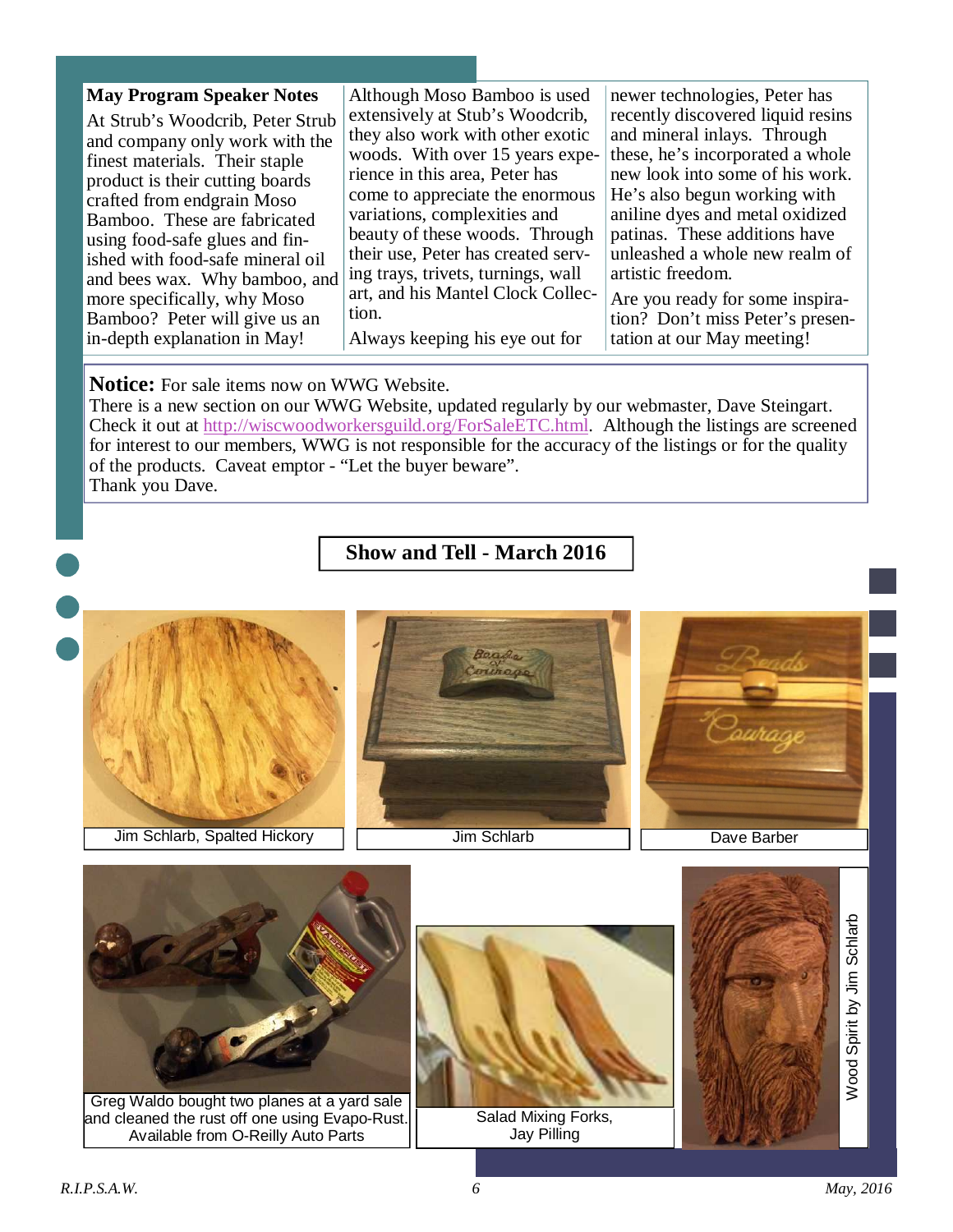# **Presentation April 2016**

Special thanks to **Dave Drickhamer** for providing many of these photographs.